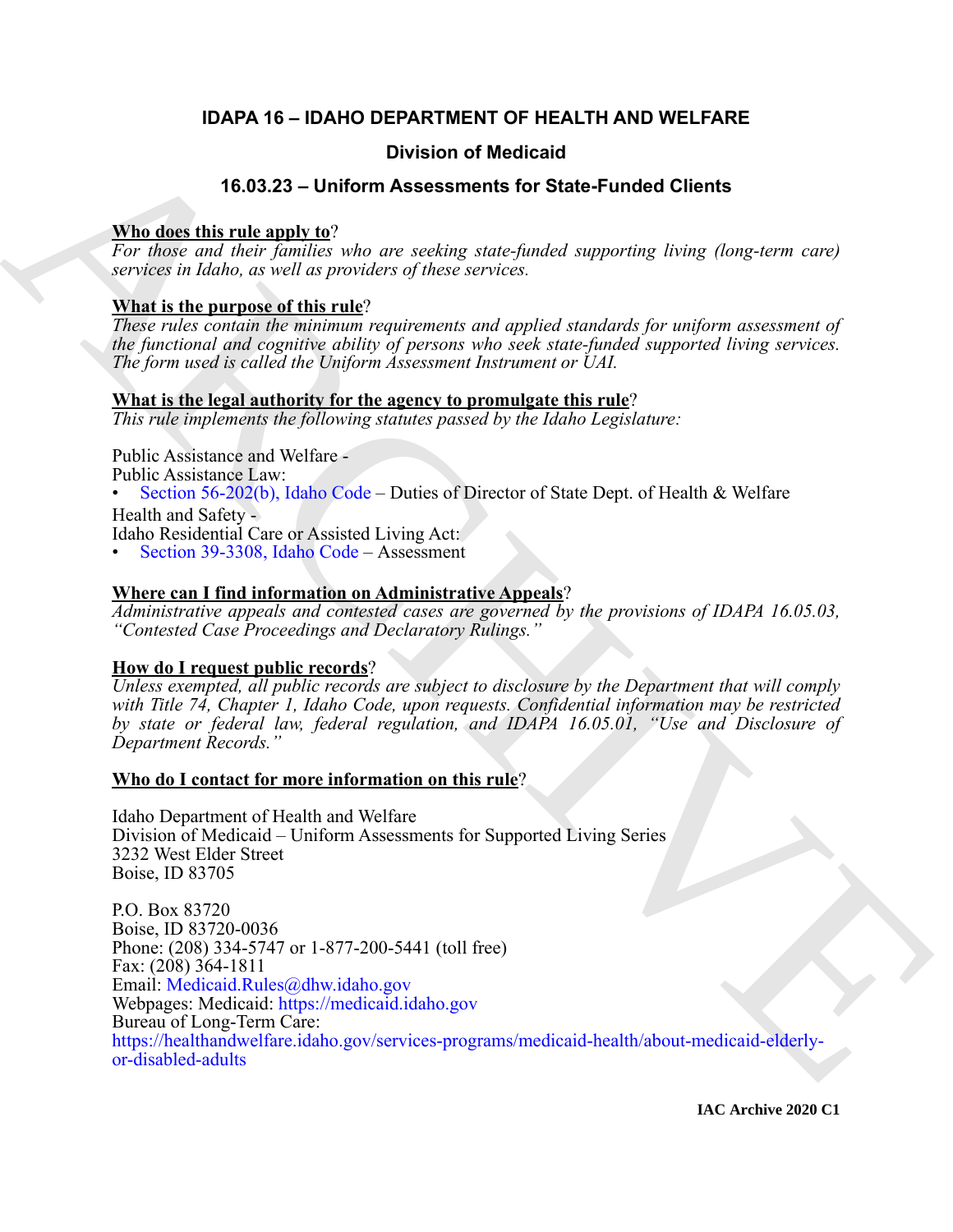# *Table of Contents*

# **16.03.23 – Uniform Assessments for State-Funded Clients**

| 012. Use Of The Uniform Assessment Instrument In Developing                                                                                       |
|---------------------------------------------------------------------------------------------------------------------------------------------------|
| 013. Use Of The Uniform Assessment Instrument In Determining                                                                                      |
| 014. Use Of The Uniform Assessment Instrument For Determining The Ability<br>Of The Supported Living Services Provider To Meet Clients' Needs.  4 |
|                                                                                                                                                   |
|                                                                                                                                                   |
|                                                                                                                                                   |
|                                                                                                                                                   |
|                                                                                                                                                   |
|                                                                                                                                                   |
|                                                                                                                                                   |
|                                                                                                                                                   |
|                                                                                                                                                   |
|                                                                                                                                                   |
|                                                                                                                                                   |
|                                                                                                                                                   |
|                                                                                                                                                   |
|                                                                                                                                                   |
|                                                                                                                                                   |
|                                                                                                                                                   |
|                                                                                                                                                   |
|                                                                                                                                                   |
|                                                                                                                                                   |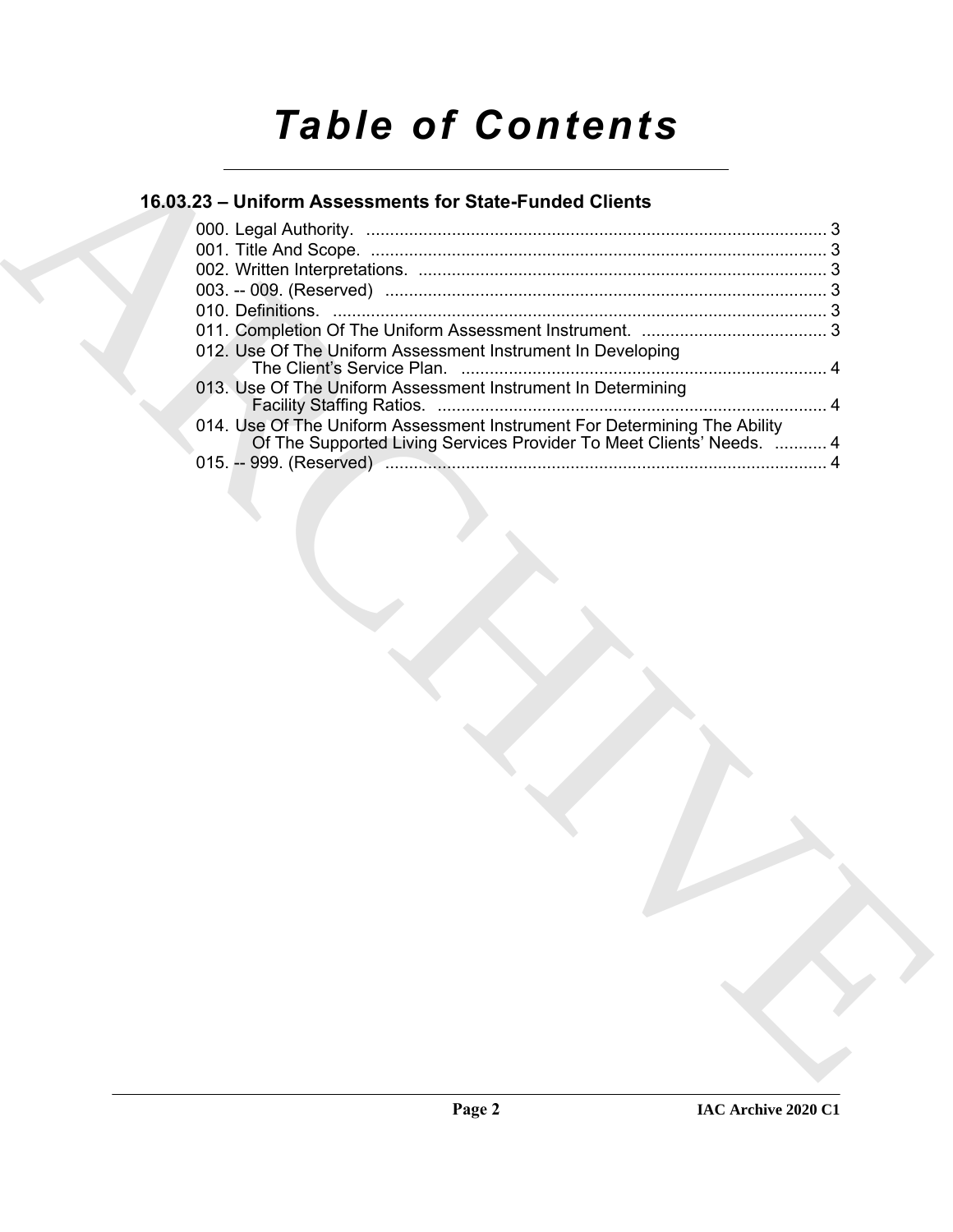### **16.03.23 – UNIFORM ASSESSMENTS FOR STATE-FUNDED CLIENTS**

#### <span id="page-2-19"></span><span id="page-2-1"></span><span id="page-2-0"></span>**000. LEGAL AUTHORITY.**

#### Sections 39-3308, 39-3508 and 56-202(b), Idaho Code, mandate the Department to develop uniform assessment criteria to assess the functional and cognitive ability of persons who seek state-funded supported living services.

(4-5-00)

#### <span id="page-2-2"></span>**001. TITLE AND SCOPE.**

<span id="page-2-20"></span>**01. Title**. These rules are titled IDAPA 16.03.23, "Uniform Assessments for State-Funded Clients." (3-20-20)

**02. Scope**. These rules contain the minimum requirements and applied standards for uniform assessment of the functional and cognitive ability of persons who seek state-funded supported living services.

 $(4-5-00)$ 

#### <span id="page-2-21"></span><span id="page-2-3"></span>**002. WRITTEN INTERPRETATIONS.**

This agency may have written statements that pertain to the interpretations of the rules of this chapter. These documents are available for public inspection. (3-20-20)

<span id="page-2-4"></span>**003. -- 009. (RESERVED)**

#### <span id="page-2-9"></span><span id="page-2-5"></span>**010. DEFINITIONS.**

For the purposes of these rules, the following terms are used as defined below:  $(4-2-08)$ 

<span id="page-2-11"></span><span id="page-2-10"></span>**01. Activities of Daily Living**. Bathing, dressing, toileting, transferring, eating, and walking. (4-5-00)

**02. Client**. A person for whom the State of Idaho, or a program administered by the State of Idaho, pays all or any part of the cost of the person's care. (4-5-00)

<span id="page-2-14"></span><span id="page-2-13"></span><span id="page-2-12"></span>**03. Department**. The Idaho Department of Health and Welfare. (4-5-00)

**04. Instrumental Activities of Daily Living**. Meal preparation, money management, transportation, shopping, using the telephone, medication management, heavy housework, and light housework.

**05. Service Plan**. A plan that describes the type and quantity of services that will be provided to a client, whether called a plan of care, plan for care, negotiated services agreement, individual support plan, or by some  $\phi$  other name. (4-5-00)

<span id="page-2-15"></span>**06. Significant Change in Client's Condition**. A major change in the client's status that affects more than one area of the client's functional or health status, and requires review or revision of the care plan or negotiated service agreement. (4-5-00)

<span id="page-2-16"></span>**07. Supported Living Services**. Assistance with activities of daily living, instrumental activities of ng, and supervision to enable a client to reside safely in the setting of the client's choice. (4-5-00) daily living, and supervision to enable a client to reside safely in the setting of the client's choice.

<span id="page-2-18"></span><span id="page-2-17"></span>**Supported Living Services Provider**. A facility or person that provides supported living services. Such facilities and persons include residential care and assisted living facilities, certified family homes, specialized family homes, personal care service providers, semi-independent facilities, intermediate care facilities for persons with intellectual disabilities, and home and community-based services waiver providers. (4-2-08)

Some 39-2388. Solo and Solo and New York Device Solo and Solo and Solo and Solo and Solo and Solo and Solo and Solo and Solo and Solo and Solo and Solo and Solo and Solo and Solo and Solo and Solo and Solo and Solo and So **09. Uniform Assessment**. A set of standardized criteria adopted by the Department of Health and Welfare to assess functional and cognitive abilities. For participants using the Developmental Disabilities and Southwest Idaho Treatment Center services, and adults using Developmental Disabilities Agency services or Targeted Service Coordinator services, or both, the requirement for a uniform assessment is met by the assessment and history required under IDAPA 16.03.10, "Medicaid Enhanced Plan Benefits," Section 512. (3-20-04)

### <span id="page-2-7"></span><span id="page-2-6"></span>**011. COMPLETION OF THE UNIFORM ASSESSMENT INSTRUMENT.**

<span id="page-2-8"></span>**01. Department's Responsibility for the Uniform Assessment of Clients**. The Department will assess or direct the uniform assessment of clients age eighteen (18) or older who seek supported living services.

(4-2-08)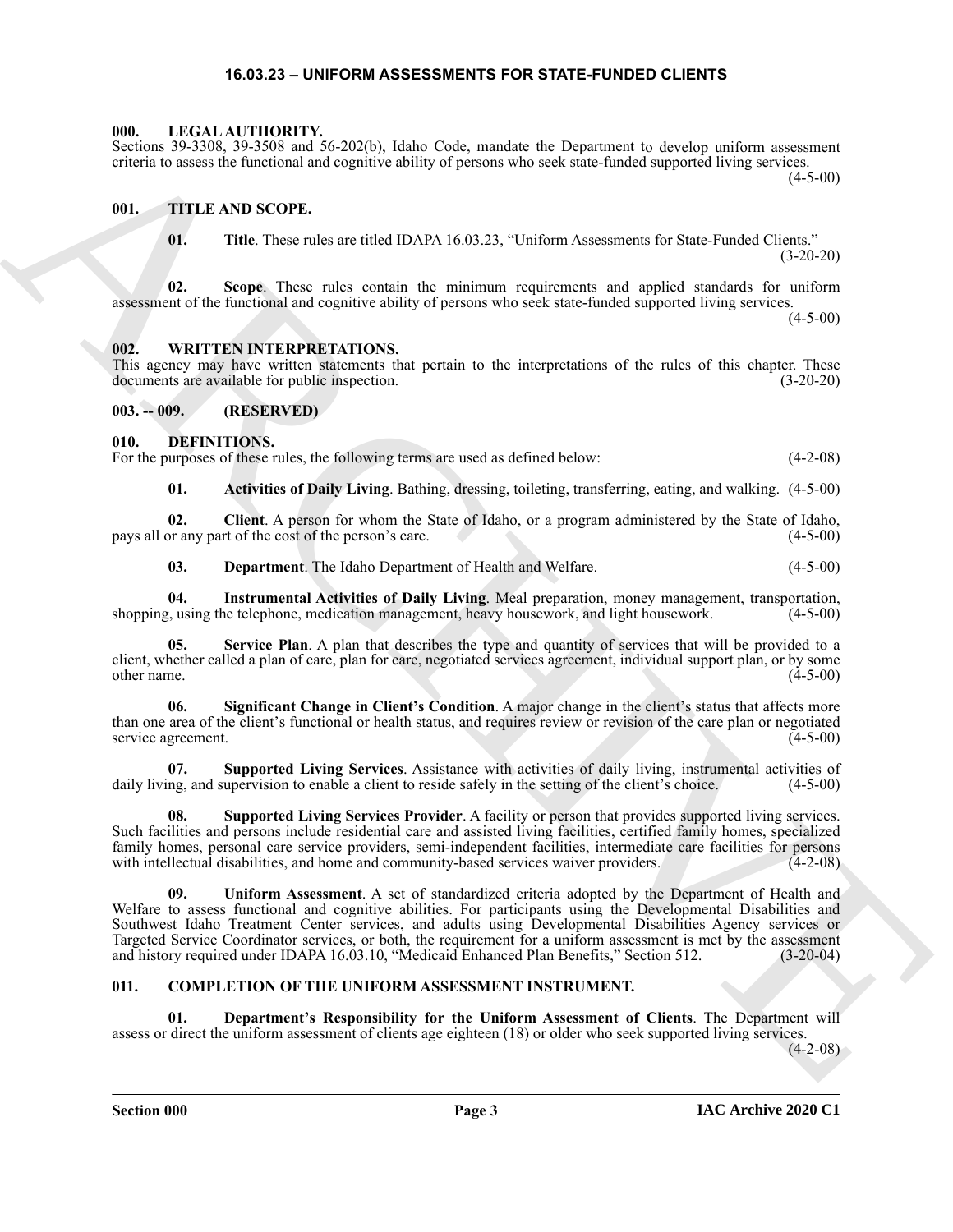#### *IDAHO ADMINISTRATIVE CODE IDAPA 16.03.23 Uniform Assessments for State-Funded Clients*

<span id="page-3-5"></span><span id="page-3-4"></span>**02. Qualifications of Persons Making Uniform Assessments**. The uniform assessment must be conducted by persons who are trained by the Department in the use of the uniform assessment instrument. (4-2-08)

*Department of Health is always been* the *Uniter* and *Uniterral Associations* and *Uniterral Associations* by  $\frac{1}{2}$  and  $\frac{1}{2}$  and  $\frac{1}{2}$  and  $\frac{1}{2}$  and  $\frac{1}{2}$  considering the *Uniterral Associations* by **03. Payment Conditioned on Completion of Assessment**. A uniform assessment must be completed as a condition of state payment for supported living services. The Department will not authorize payment for services to a client if the services were rendered prior to the completion of a uniform assessment instrument for that client, unless the Department determines it was beyond the control of the supported living services provider and it is justified by the individual circumstances. In addition, other Department payment requirements must be met. (4-5-00)

<span id="page-3-7"></span>**04. Time Period for Completing the Assessment**. The Department will prioritize pending assessments, and expedite assessments that, in its discretion, it considers emergencies, including reassessments of clients whose needs have changed. (4-5-00)

<span id="page-3-6"></span>**05. Reassessments**. A client must be reassessed if there is a significant change in the client's condition, or annually, whichever occurs first. (4-2-08)

#### <span id="page-3-10"></span><span id="page-3-0"></span>**012. USE OF THE UNIFORM ASSESSMENT INSTRUMENT IN DEVELOPING THE CLIENT'S SERVICE PLAN.**

The client's unmet needs as identified by the uniform assessment instrument must be used to develop a service plan.  $(4-2-08)$ 

#### <span id="page-3-9"></span><span id="page-3-1"></span>**013. USE OF THE UNIFORM ASSESSMENT INSTRUMENT IN DETERMINING FACILITY STAFFING RATIOS.**

A supported living services provider must have sufficient numbers and types of staff to carry out each client's service plan based on the uniform assessment instrument and to comply with all other rules governing the provider. (4-2-08)

#### <span id="page-3-8"></span><span id="page-3-2"></span>**014. USE OF THE UNIFORM ASSESSMENT INSTRUMENT FOR DETERMINING THE ABILITY OF THE SUPPORTED LIVING SERVICES PROVIDER TO MEET CLIENTS' NEEDS.**

The information from the uniform assessment instrument will be used to determine the ability of a supported living services provider to meet the identified needs of the client. The information from the uniform assessment instrument will also be used to determine the need for special training or licenses that may be required in caring for certain  $(4-2-08)$ 

<span id="page-3-3"></span>**015. -- 999. (RESERVED)**